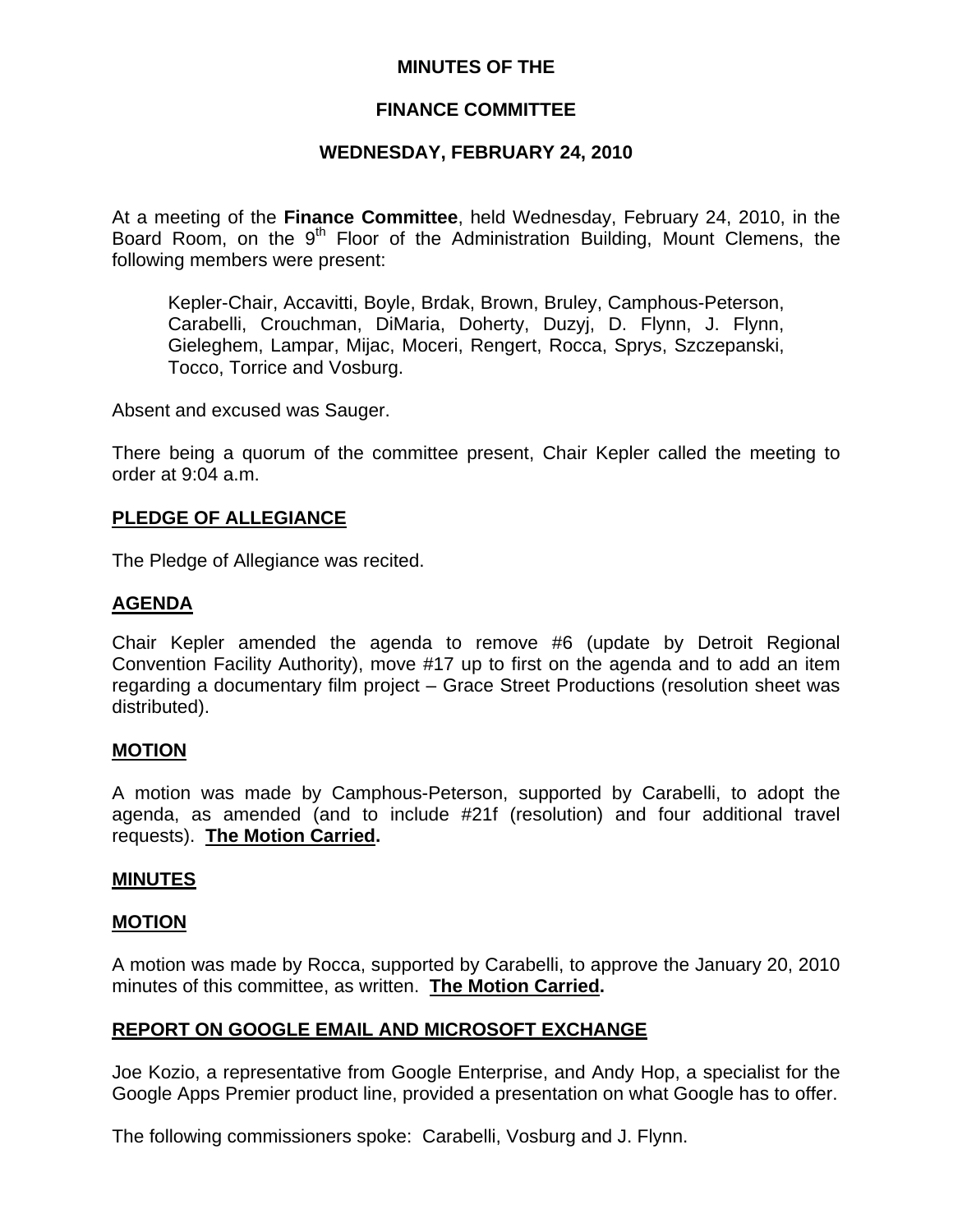Cyntia Zerkowski and Steve Yelick, along with Bob Ballor, a representative from Microsoft (via telephone), gave a presentation regarding Microsoft Exchange.

The following commissioners spoke: Doherty and Sprys.

# **MOTION**

A motion was made by Accavitti, supported by Szczepanski, to receive and file the reports provided on Google Email and Microsoft Exchange. **The Motion Carried.** 

# **LIST OF BILLS AS PREPARED BY THE FINANCE DEPARTMENT**

### **COMMITTEE RECOMMENDATION – MOTION**

A MOTION WAS MADE BY DiMARIA, SUPPORTED BY CAMPHOUS-PETERSON, TO RECOMMEND THAT THE BOARD OF COMMISSIONERS APPROVE THE MONTHLY BILLS AND AUTHORIZE PAYMENT; FURTHER, TO APPROVE THE PAYROLL IN THE AMOUNT OF \$9,904,782.98, WITH NECESSARY MODIFICATIONS TO THE APPROPRIATIONS. **THE MOTION CARRIED.** 

# **FOURTH QUARTER 2009 DEPOSITORY RESOLUTION REPORT**

### **MOTION**

A motion was made by Mijac, supported by Sprys, to receive and file the Fourth Quarter 2009 Depository Resolution Report provided by the Treasurer's Department. **The Motion Carried.** 

### **2010 DEPOSITORY RESOLUTION**

### **COMMITTEE RECOMMENDATION – MOTION**

A MOTION WAS MADE BY VOSBURG, SUPPORTED BY CAMPHOUS-PETERSON, TO RECOMMEND THAT THE BOARD OF COMMISSIONERS ADOPT A RESOLUTION DESIGNATING PUBLIC FUND DEPOSITORIES IN COMPLIANCE WITH ACT 40 PUBLIC ACTS OF 1932 AS AMENDED. **THE MOTION CARRIED.** 

# **COLLECTION OF DELINQUENT PERSONAL PROPERTY TAXES FOR VILLAGE OF ARMADA**

# **COMMITTEE RECOMMENDATION – MOTION**

A MOTION WAS MADE BY SZCZEPANSKI, SUPPORTED BY DUZYJ, TO RECOMMEND THAT THE BOARD OF COMMISSIONERS CONCUR WITH THE CONTRACT TO COLLECT DELINQUENT PERSONAL PROPERTY TAXES FOR THE VILLAGE OF ARMADA.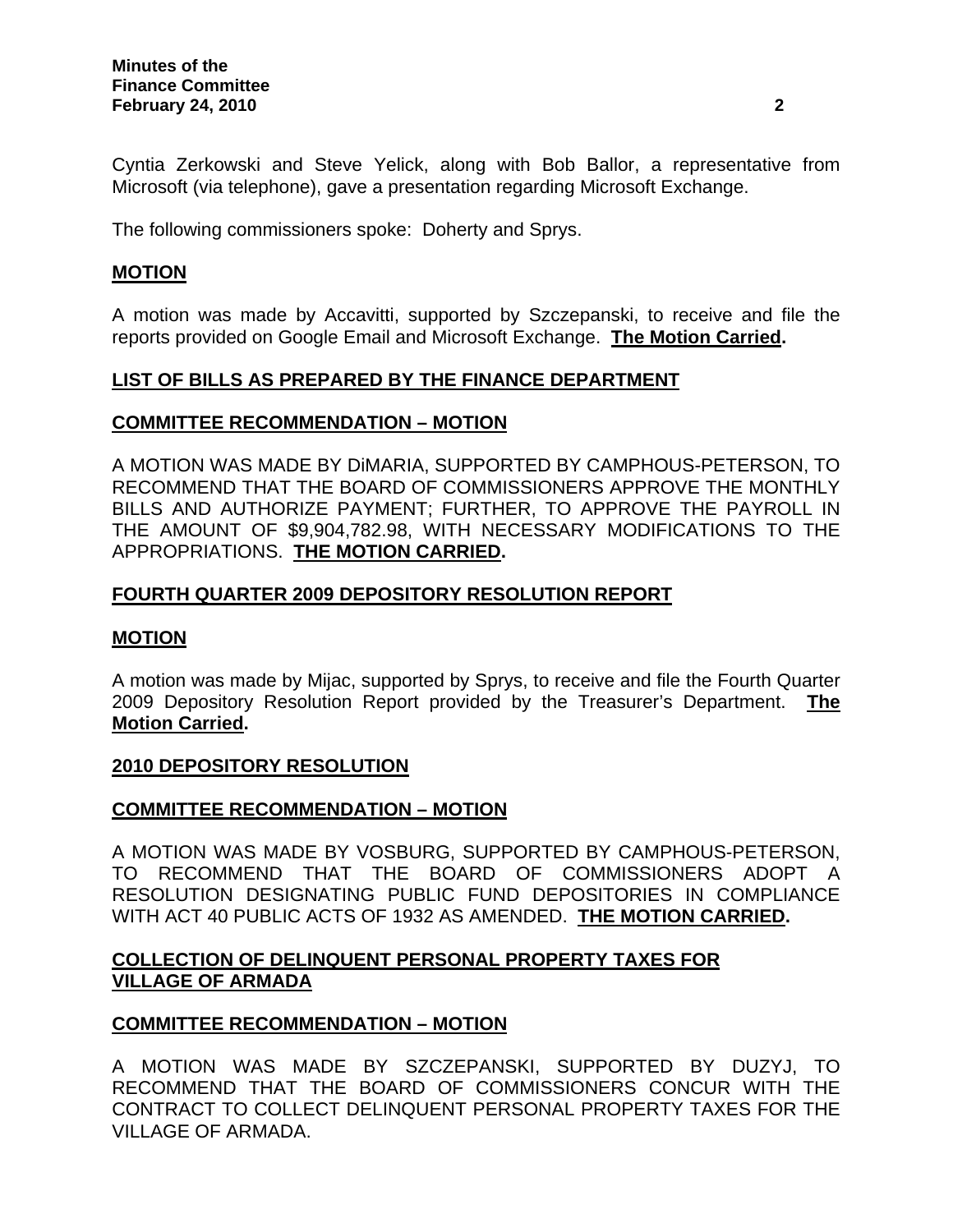The following commissioner spoke: Vosburg.

Chair Kepler called for a vote on the motion and **THE MOTION CARRIED.** 

# **VEHICLE REQUESTS**

# **COMMITTEE RECOMMENDATION – MOTION**

A MOTION WAS MADE BY DUZYJ, SUPPORTED BY CAMPHOUS-PETERSON, TO RECOMMEND THAT THE BOARD OF COMMISSIONERS CONCUR WITH THE FLEET MANAGER AND APPROVE THE FOLLOWING VEHICLE PURCHASES:

A) ONE 2010 FORD E350 CLUB WAGON FOR THE JUVENILE JUSTICE CENTER TO THE LOWEST RESPONSIBLE BIDDER, SIGNATURE FORD, PERRY, MICHIGAN, IN THE AMOUNT OF \$21,037 AND

B) ONE 2010 FORD FUSION FOR THE PLANNING & ECONOMIC DEVELOPMENT DEPARTMENT TO THE LOWEST RESPONSIBLE BIDDER, VARSITY FORD, ANN ARBOR, MICHIGAN, IN THE AMOUNT OF \$16,765.

FURTHER, FUNDS ARE AVAILABLE IN THE 2010 VEHICLE ACCOUNT.

Commissioner Doherty requested separation.

### A) Juvenile Justice Center

The following commissioner spoke: Doherty.

Chair Kepler called for a vote to approve the vehicle request for the Juvenile Justice Center and **THE MOTION CARRIED WITH DOHERTY VOTING "NO."** 

B) Planning and Economic Development Department

Chair Kepler called for a vote to approve the vehicle request for the Planning and Economic Development Department and **THE MOTION CARRIED.**

### **RESOLUTION AUTHORIZING ALLOCATION OF VOLUME CAP FOR RECOVERY ZONE ECONOMIC DEVELOPMENT BONDS (RECOMMENDED BY BUILDINGS, ROADS AND PUBLIC WORKS COMMITTEE MEETING OF 2-8-10)**

# **COMMITTEE RECOMMENDATION – MOTION**

A MOTION WAS MADE BY SPRYS, SUPPORTED BY J. FLYNN, TO RECOMMEND THAT THE BOARD OF COMMISSIONERS ADOPT A RESOLUTION AUTHORIZING ALLOCATION OF VOLUME CAP FOR RECOVERY ZONE ECONOMIC DEVELOPMENT BONDS.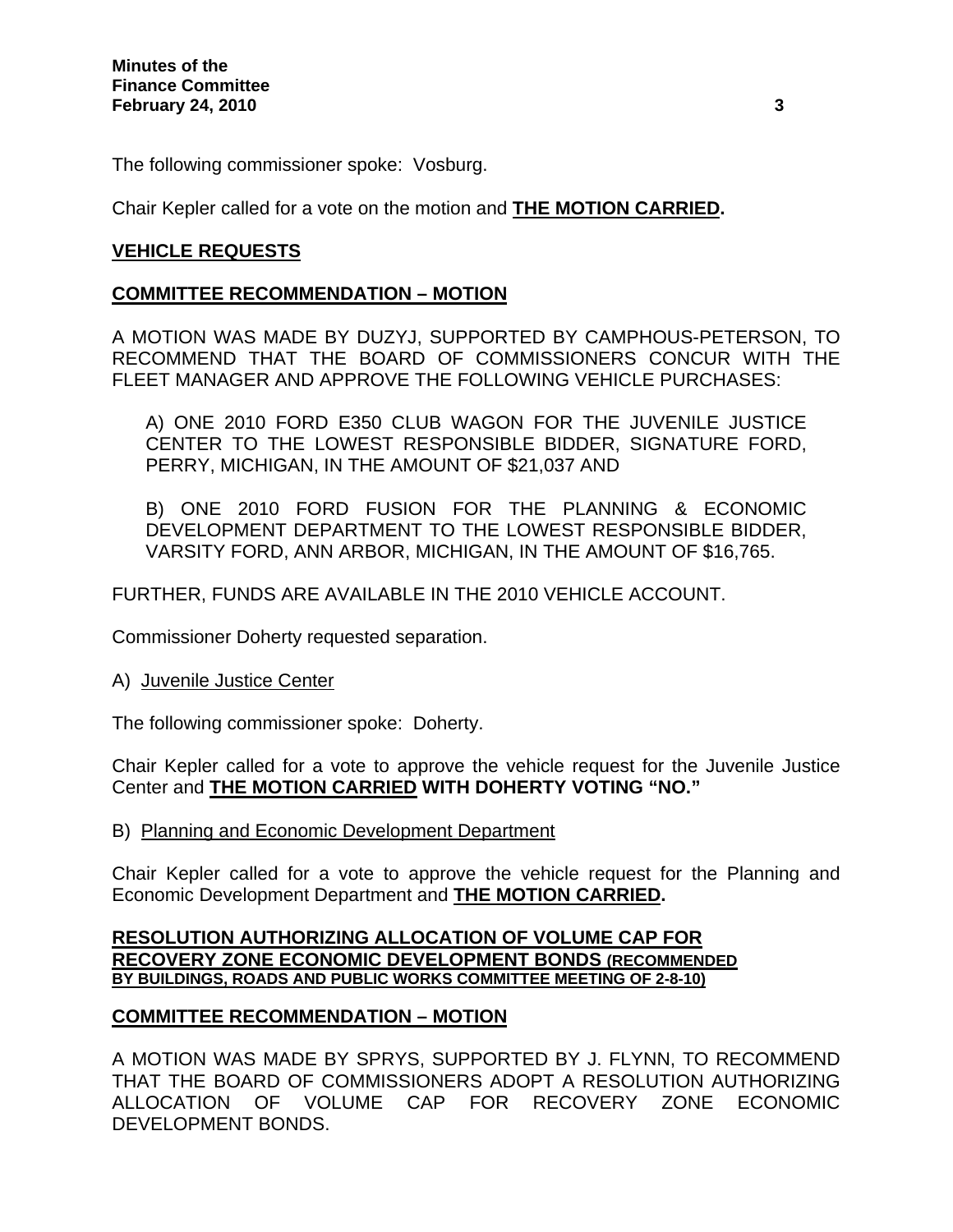The following commissioner spoke: Vosburg.

A ROLL CALL VOTE (AS REQUIRED IN THE RESOLUTION) WAS TAKEN AS FOLLOWS:

VOTING YES WERE ACCAVITTI, BOYLE, BRDAK, BROWN, CAMPHOUS-PETERSON, CARABELLI, CROUCHMAN, DiMARIA, DOHERTY, DUZYJ, D. FLYNN, J. FLYNN, LAMPAR, MIJAC, MOCERI, RENGERT, ROCCA, SPRYS, SZCZEPANSKI, TOCCO, TORRICE, VOSBURG, BRULEY AND KEPLER. THERE WERE 24 "YES" VOTE.

# **THE MOTION CARRIED.**

# **REQUEST FROM EXPERTCARE MANAGEMENT SERVICES FOR EXEMPTION FROM LIVING WAGE POLICY**

# **COMMITTEE RECOMMENDATION – MOTION**

A MOTION WAS MADE BY SZCZEPANSKI, SUPPORTED BY J. FLYNN, TO RECOMMEND THAT THE BOARD OF COMMISSIONERS APPROVE THE REQUEST FROM EXPERTCARE MANAGEMENT SERVICES FOR AN EXEMPTION FROM THE LIVING WAGE POLICY FOR THE CURRENT CONTRACT PERIOD. **THE MOTION CARRIED.** 

# **REQUEST FOR PROPOSALS FOR NEIGHBORHOOD STABILIZATION PROGRAM/PLANNING AND ECONOMIC DEVELOPMENT DEPARTMENT**

### **COMMITTEE RECOMMENDATION – MOTION**

A MOTION WAS MADE BY CAMPHOUS-PETERSON, SUPPORTED BY MOCERI, TO RECOMMEND THAT THE BOARD OF COMMISSIONERS AUTHORIZE THE MACOMB COUNTY PLANNING AND ECONOMIC DEVELOPMENT DEPARTMENT TO REQUEST PROPOSALS FROM PRIVATE AND PUBLIC FOR-PROFIT AND NON-PROFIT DEVELOPERS TO PROMOTE RENTER AND OWNER HOUSING THROUGH THE NEIGHBORHOOD STABILIZATION PROGRAM, TO ALLOW IT TO EVALUATE AND SELECT THE PROPOSAL(S) RECEIVED, TO SELECT THE WINNING PROPOSALS AND AUTHORIZE THE BOARD CHAIR TO EXECUTE THE DEVELOPMENT AGREEMENT(S) WITH THE WINNING FIRMS.

The following commissioner spoke: Sprys.

Chair Kepler called for a vote on the motion and **THE MOTION CARRIED.**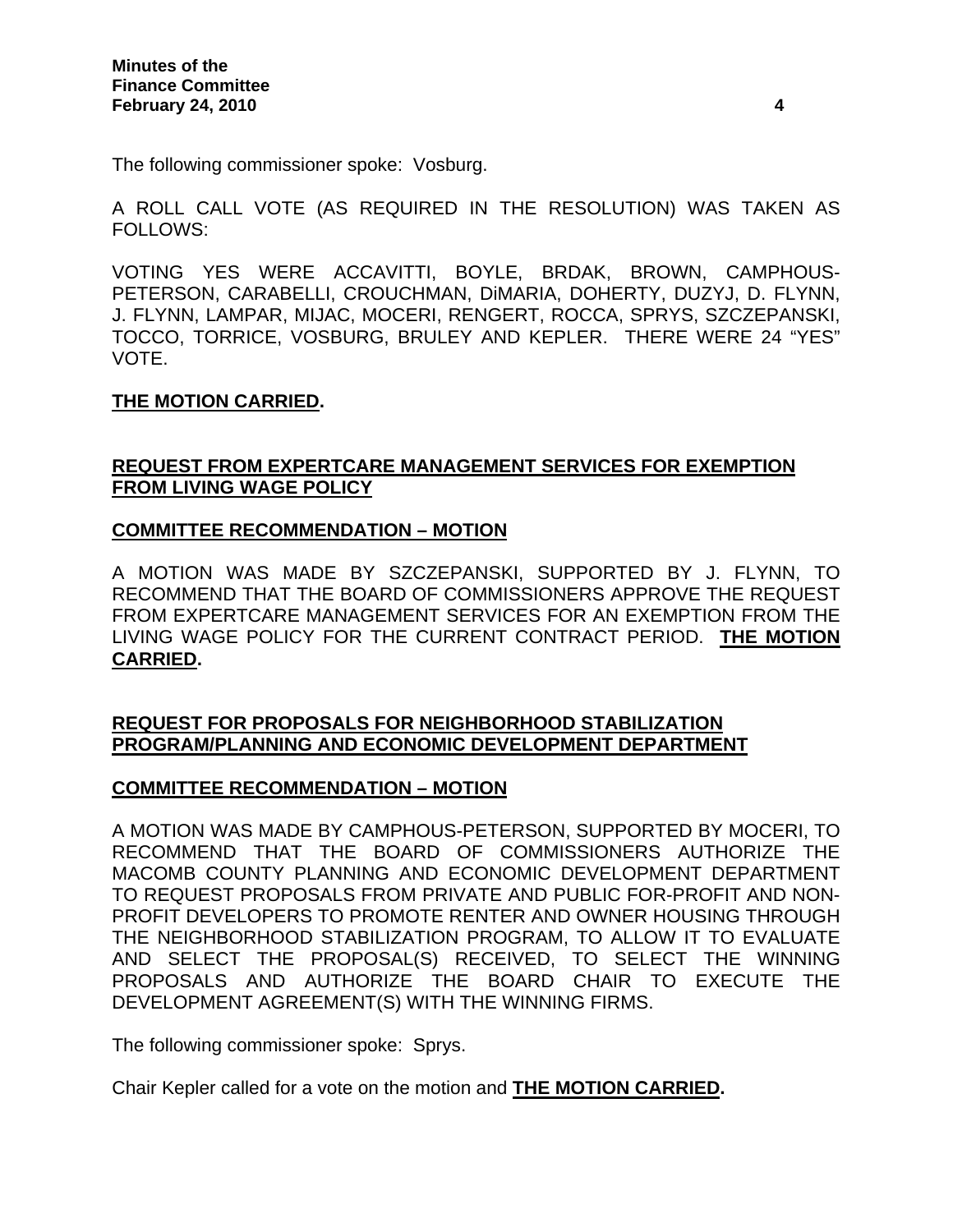# **MEDICARE ELIGIBLE HEARING CARE BENEFITS**

# **COMMITTEE RECOMMENDATION – MOTION**

A MOTION WAS MADE BY DiMARIA, SUPPORTED BY SZCZEPANSKI, TO CONCUR IN THE RECOMMENDATION OF AMWINS, COUNTY PROVIDER OF HEALTHCARE BENEFITS FOR THE MEDICARE-ELIGIBLE SEGMENT, IN THE SELECTION OF HEARING CARE NETWORK, LLC AS THE PROVIDER FOR VOLUNTARY MEDICARE-ELIGIBLE HEARING CARE BENEFITS; THIS IS A ONE YEAR CONTRACT EFFECTIVE 3/1/10 WITH THE OPTION TO RENEW A SECOND AND THIRD YEAR; THE RATES ARE GUARANTEED FOR TWO YEARS.

The following commissioner spoke: Doherty.

Chair Kepler called for a vote on the motion and **THE MOTION CARRIED.** 

# **MEDICAL STOP LOSS CONTRACT FROM AMWINS**

### **COMMITTEE RECOMMENDATION – MOTION**

A MOTION WAS MADE BY SPRYS, SUPPORTED BY J. FLYNN, TO RECOMMEND THAT THE BOARD OF COMMISSIONERS APPROVE THE MEDICAL STOP LOSS CONTRACT FROM AMWINS FOR COVERAGE ON 57 SPOUSES/DEPENDENTS OF MEDICARE-ELIGIBLE RETIREES AT A COST OF \$84,316 FOR THE PERIOD 3/1/10 THRU 12/31/10; THIS STOP LOSS INSURANCE WOULD COVER ALL MEDICAL CLAIMS OVER \$150,000 FOR EACH PERSON.

The following commissioners spoke: Vosburg, Sprys and Doherty.

Chair Kepler called for a vote on the motion and **THE MOTION CARRIED.** 

# **APPROVE ENTERING INTO INTER-LOCAL GOVERNMENT AGREEMENT WITH WAYNE COUNTY FOR DATA CENTER CO-LOCATION AND TECHNOLOGY SHARED SERVICES RECOMMENDED BY TECHNOLOGY & COMMUNICATIONS COMMITTEE MEETING OF 2-24-10)**

# **COMMITTEE RECOMMENDATION – MOTION**

A MOTION WAS MADE BY SZCZEPANSKI, SUPPORTED BY J. FLYNN, TO RECOMMEND THAT THE BOARD OF COMMISSIONERS APPROVE ENTERING INTO AN INTER-LOCAL GOVERNMENT AGREEMENT WITH WAYNE COUNTY FOR THE PURPOSE OF DATA CENTER CO-LOCATION AND TECHNOLOGY SHARED SERVICES INCLUDING EMAIL (EXCHANGE/OCS) HOSTING AND PURCHASE THE QUEST EMAIL ARCHIVING/MIGRATION TOOL AT A COST NOT TO EXCEED \$50,000; FUNDING IS AVAILABLE WITHIN THE IT CAPITAL BUDGET.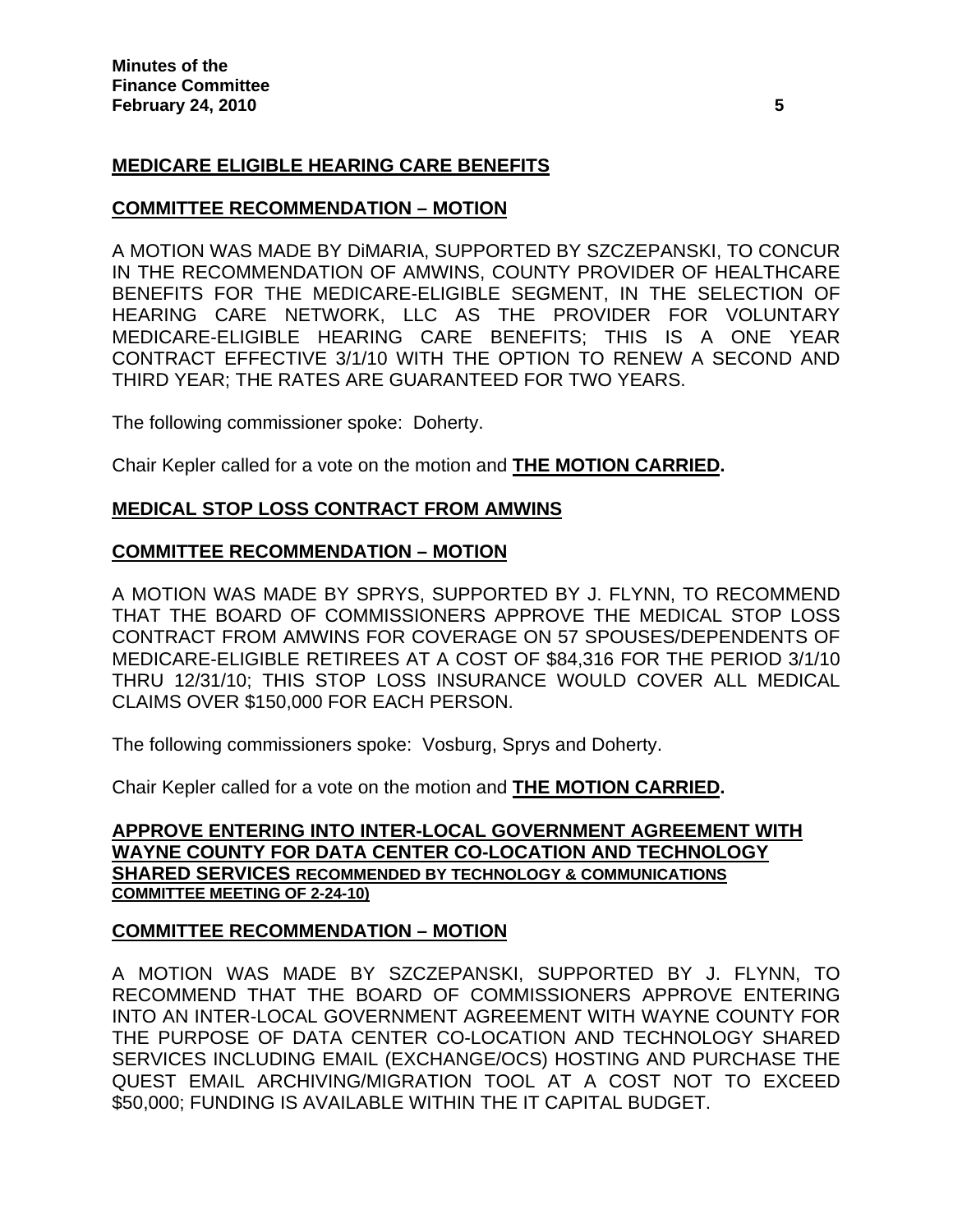# **AMENDMENT**

A MOTION WAS MADE BY SPRYS, SUPPORTED BY D. FLYNN, THAT EACH DEPARTMENT SHALL BE ABLE TO CHOOSE BETWEEN UTILIZING GOOGLE PREMIER OR MICROSOFT EXCHANGE. THE DEPARTMENT SHALL BE PERMITTED TO CHANGE THEIR DECISION AT ANY TIME SUBJECT TO A 30-DAY NOTICE TO THE IT DEPARTMENT. EACH DEPARTMENT SHALL BE RESPONSIBLE TO PAY FOR ANY INCREASED COST ASSOCIATED WITH THEIR DECISION.

Commissioners Szczepanski and J. Flynn accepted that as a friendly amendment.

The following commissioners spoke: Sprys, Brown, Carabelli, Vosburg and Szczepanski.

Commissioner Doherty requested that the friendly amendment be a separate item. Commissioner Szczepanski raised an objection.

Chair Kepler requested an opinion from Corporation Counsel. Mr. Brumbaugh stated that an amendment should be made for the original committee recommendation.

### **AMENDMENT**

A MOTION WAS MADE BY ACCAVITTI, SUPPORTED BY DOHERTY, TO AMEND THE MOTION TO RETURN TO THE ORIGINAL COMMITTEE RECOMMENDATION.

The following commissioners spoke: Rengert, Bruley, Sprys, Szczepanski and J. Flynn.

A ROLL CALL VOTE WAS TAKEN ON THE AMENDMENT AS FOLLOWS:

VOTING YES WERE ACCAVITTI, BOYLE, BRDAK, BROWN, CAMPHOUS-PETERSON, CROUCHMAN, DiMARIA, DOHERTY, DUZYJ, J. FLYNN, GIELEGHEM, LAMPAR, MIJAC, MOCERI, RENGERT, ROCCA AND VOSBURG. THERE WERE 17 "YES" VOTES.

VOTING NO WERE CARABELLI, D. FLYNN, SPRYS, SZCZEPANSKI, TOCCO, TORRICE, BRULEY AND KEPLER. THERE WERE 8 "NO" VOTES.

#### **THE MOTION CARRIED.**

A ROLL CALL VOTE WAS TAKEN ON THE MOTION, AS AMENDED, AS FOLLOWS:

VOTING YES WERE ACCAVITTI, BOYLE, BRDAK, BROWN, CAMPHOUS-PETERSON, CROUCHMAN, DiMARIA, DOHERTY, DUZYJ, J. FLYNN, GIELEGHEM, LAMPAR, MIJAC, MOCERI, RENGERT, ROCCA, SZCZEPANSKI AND VOSBURG. THERE WERE 18 "YES" VOTES.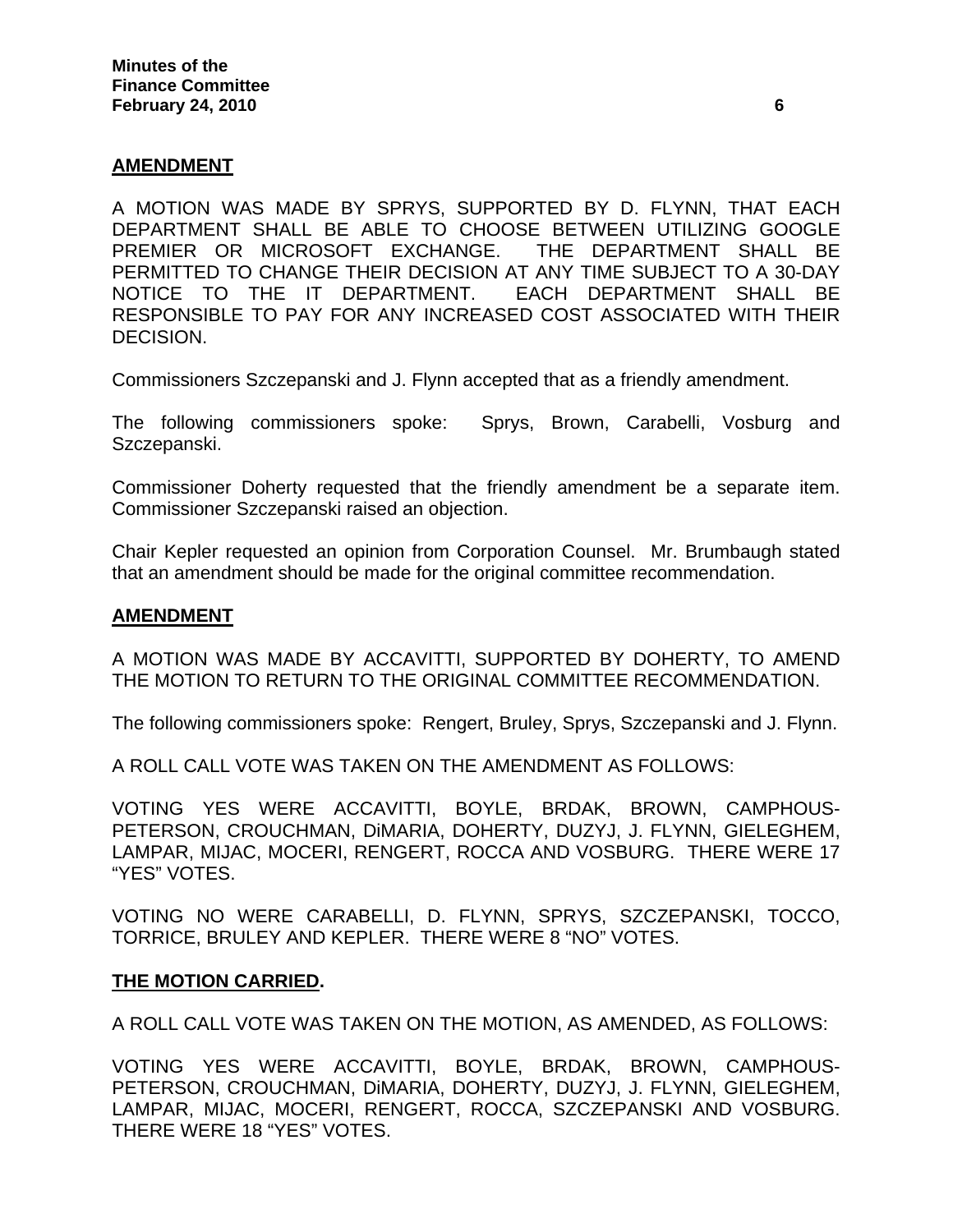VOTING NO WERE CARABELLI, D. FLYNN, SPRYS, TOCCO, TORRICE, BRULEY AND KEPLER. THERE WERE 7 "NO" VOTES.

# **THE MOTION CARRIED.**

#### **APPROVE ELIMINATION OF RECENTLY VACATED POSITIONS IN THE INFORMATION TECHNOLOGY DEPARTMENT (RECOMMENDED BY TECHNOLOGY & COMMUNICATIONS COMMITTEE MEETING OF 2-24-10)**

# **COMMITTEE RECOMMENDATION – MOTION**

A MOTION WAS MADE BY CARABELLI, SUPPORTED BY DiMARIA, TO RECOMMEND THAT THE BOARD OF COMMISSIONERS APPROVE THE ELIMINATION OF THREE RECENTLY VACATED POSITIONS: ONE FULL-TIME BUSINESS SYSTEMS ANALYST, ONE FULL-TIME PROGRAMMER/ANALYST AND ONE FULL-TIME NETWORK SPECIALIST AND REDUCE THE INFORMATION TECHNOLOGY BUDGET BY \$129,000 AND TRANSFER THE REMAINING \$143,000 OF THE ASSOCIATED VACANCY BUDGET DOLLARS (SALARY AND BENEFITS) TO MAINTENANCE SERVICES WITHIN THE INFORMATION TECHNOLOGY BUDGET. **THE MOTION CARRIED.** 

# **TRAVEL REQUESTS**

# **MOTION**

A motion was made by Doherty, supported by Camphous-Peterson, to approve the travel requests, as submitted.

The following commissioner spoke: Doherty.

Chair Kepler called for a vote on the motion and **The Motion Carried.** 

# **ADOPTION OF RESOLUTIONS**

### **COMMITTEE RECOMMENDATION – MOTION**

A MOTION WAS MADE BY SPRYS, SUPPORTED BY RENGERT, TO RECOMMEND THAT THE BOARD OF COMMISSIONERS ADOPT THE FOLLOWING RESOLUTIONS:

COMMENDING WOLCOTT MILL FOR BEING LISTED IN THE NATIONAL REGISTER OF HISTORIC PLACES **(OFFERED BY RENGERT);** 

COMMENDING CHARLES GARBER FOR HIS YEARS OF PUBLIC SERVICE TO THE COMMUNITY **(OFFERED BY RENGERT);**